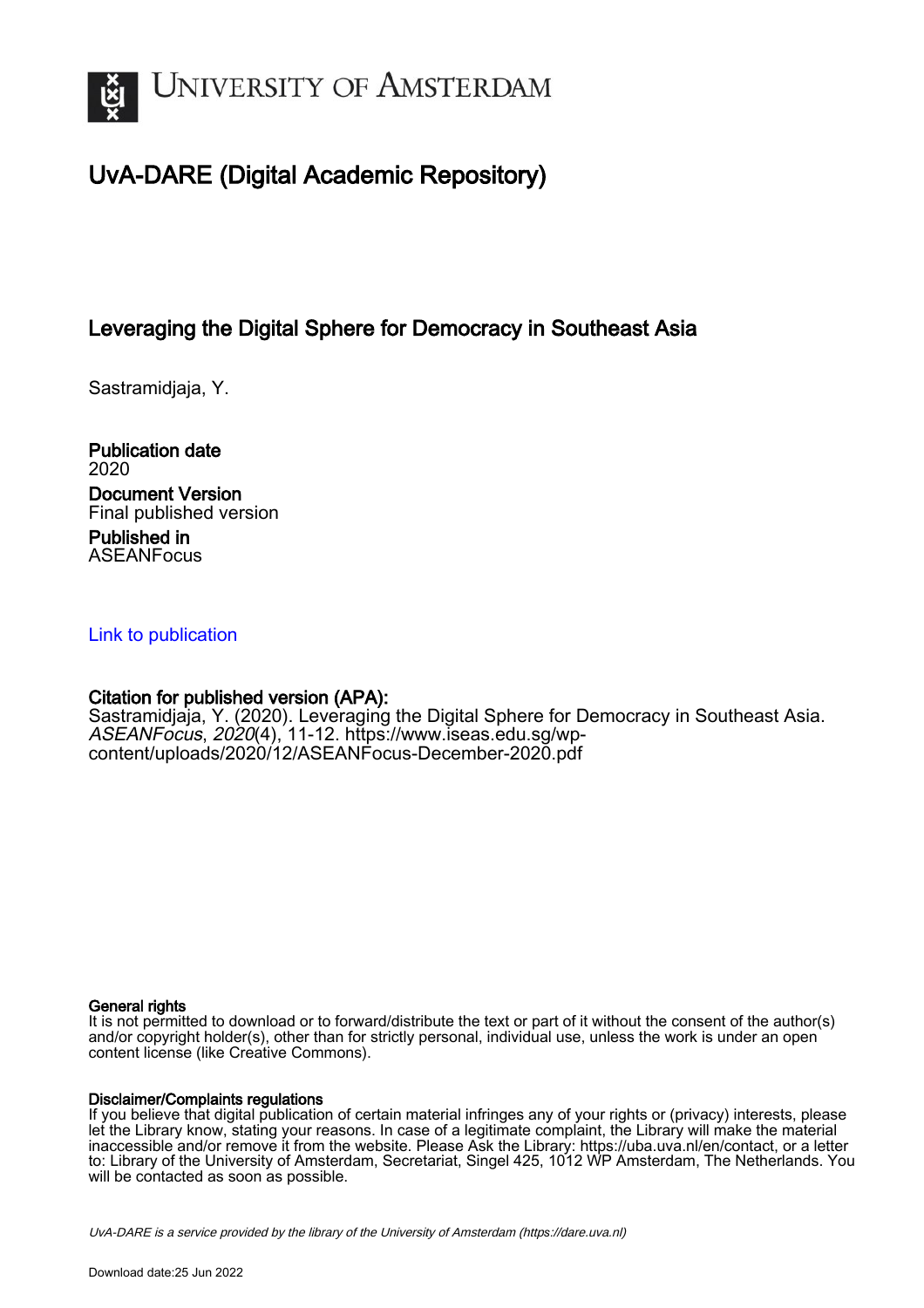# Leveraging the Digital Sphere for Democracy in Southeast Asia

**Yatun Sastramidjaja** examines how the digital sphere has been used for both democratisation and state power consolidation.

Over the past decade, the digital sphere has been<br>
a double-edged sword for democratisation and<br>
democratic processes in Southeast Asia. The<br>
beem of social madia in the region between mid 2000s a double-edged sword for democratisation and boom of social media in the region between mid-2000s and early 2010s raised hopes that it would make political participation accessible for all and provide citizens with an effective tool to hold powerholders accountable and push for democratic change. But that enthusiasm has faded as the democratic potential of social media has proven to be limited and flawed. Rather than being a great equaliser, social media is now considered a great engine of polarisation and disinformation. The Oxford Internet Institute's most recent global inventory of organised social media manipulation, titled *The Global Disinformation Order* (2019), flagged seven Southeast Asian countries as problematic for the extent to which social media is being exploited by political elites and their cyber troops to spread disinformation and undermine democracy.

On the other end of the political spectrum, recent grassroots mobilisations in Southeast Asia, mostly led by digitally-savvy youths, continue to effectively leverage the digital sphere for democratic processes. The question is therefore no longer to what extent digital technologies may impact democratic processes, whether positively or negatively, but how the digital sphere itself is being transformed in these youth movements. For them, the "digital" is more than just a tool to be used in "real-world" struggles. It is their mode of claiming and performing an emerging citizen identity that shuns and transcends existing political fault-lines which have hitherto hampered democratic efforts in their respective countries.

#### *From Tool of Protest to Tool of Power*

The corporate world conveniently views social media simply as the neutral digital space that connects its manifold users. Dodging accountability for data mining and false contents, Facebook CEO Mark Zuckerberg repeatedly claims that his social media enterprise is merely a "tech company", implying that technology is inherently void of meaning and intent. Similar views of cyberspace as an "empty" technological space initially led Southeast Asian states to pay little attention to the Internet as a civic space. Naturally, then, the Internet became a safe haven for civic groups that quickly seized the new political opportunities it provided. In the mid-2000s, Southeast Asia underwent the transition from the Web 1.0's static websites to the Web 2.0's participatory social media platforms, accompanied by the rise of cheap smartphones that bypassed inadequate Internet cable infrastructures. This led to a vibrant online public sphere in which civic groups confidently pushed the boundaries of the permissible to air popular grievances and pressure authorities for greater transparency and good governance.

By the 2010s, following the inspiring example of the 2010–2011 Arab Spring, civil society across the region was hopeful that social media provided them with a vital tool to push for democratisation. In Malaysia, this was manifested in the "Bersih" movement of the Coalition for Clean and Fair Elections. Social media began to play a key role since the "Bersih 2.0" rally of 2011, leading to the electoral defeat of the Barisan Nasional ruling coalition in 2018. In Indonesia, the electoral victory of the reformist